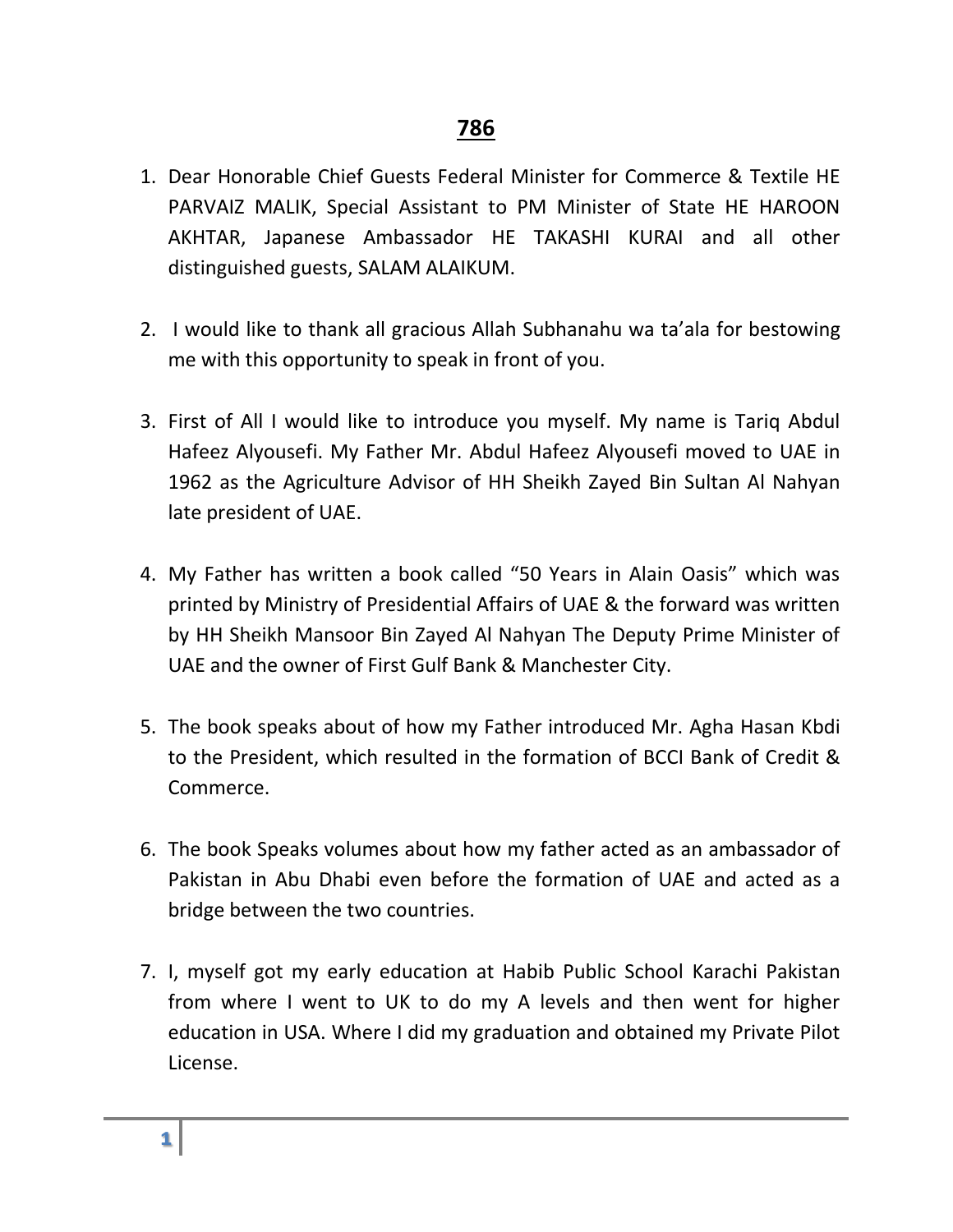- 8. I started my professional career as an officer in UAE Air Force from where I moved to GAMCO and from where I moved to ADNOC. For my early training in ADNOC, I went to Japan where I was guest of COSMO OIL and visited great Giants the likes of Marubini, Mitsui, Sumitomo to name a few.
- 9. In ADNOC one of my  $1<sup>st</sup>$  projects was the formation of joint venture between ADNOC and BOREALIS called BOROUGE. I and my colleague Dr. Azim Akbar are among the few who were involved from the initial stages for the formation of borouge.
- 10.Later I joined Borouge itself & moved to Singapore where we set up Marketing & Sales Headquarters and either appointed agents or set up sales offices around the world.
- 11.The global Petrochemical industry is valued around \$2.6 trillion, and is one of the fastest growing manufacturing industry in the world. Despite all the challenges such as environmental protection standard and unstable oil prices, the Petrochemical industry has grown at a rate higher than overall manufacturing segment.
- 12. Despite Pakistan being a regional power with the  $6<sup>th</sup>$  largest army and the 24<sup>th</sup> largest economy in terms of purchasing power, a country with a population exceeding 210M, our export share in the total Petrochemical market is a mere 0.02% ranking us 93<sup>rd</sup> in the work.
- 13.Pakistan export Petrochemical and Petrochemical related products of worth USD 0.17 billion and its import of chemicals are also increasing both in terms of value and volume reaching USD 3.9 billion in 2010, having a deficit of about USD 2.83 billion. Due to high demands, Pakistan's Petrochemical industry has gained much significance in attracting a foreign direct investment of USD 253M over the last five years. Currently more than 20 well developed and 400 downstream Petrochemical manufacturing units are operating in Pakistan and many of them are specialized in the